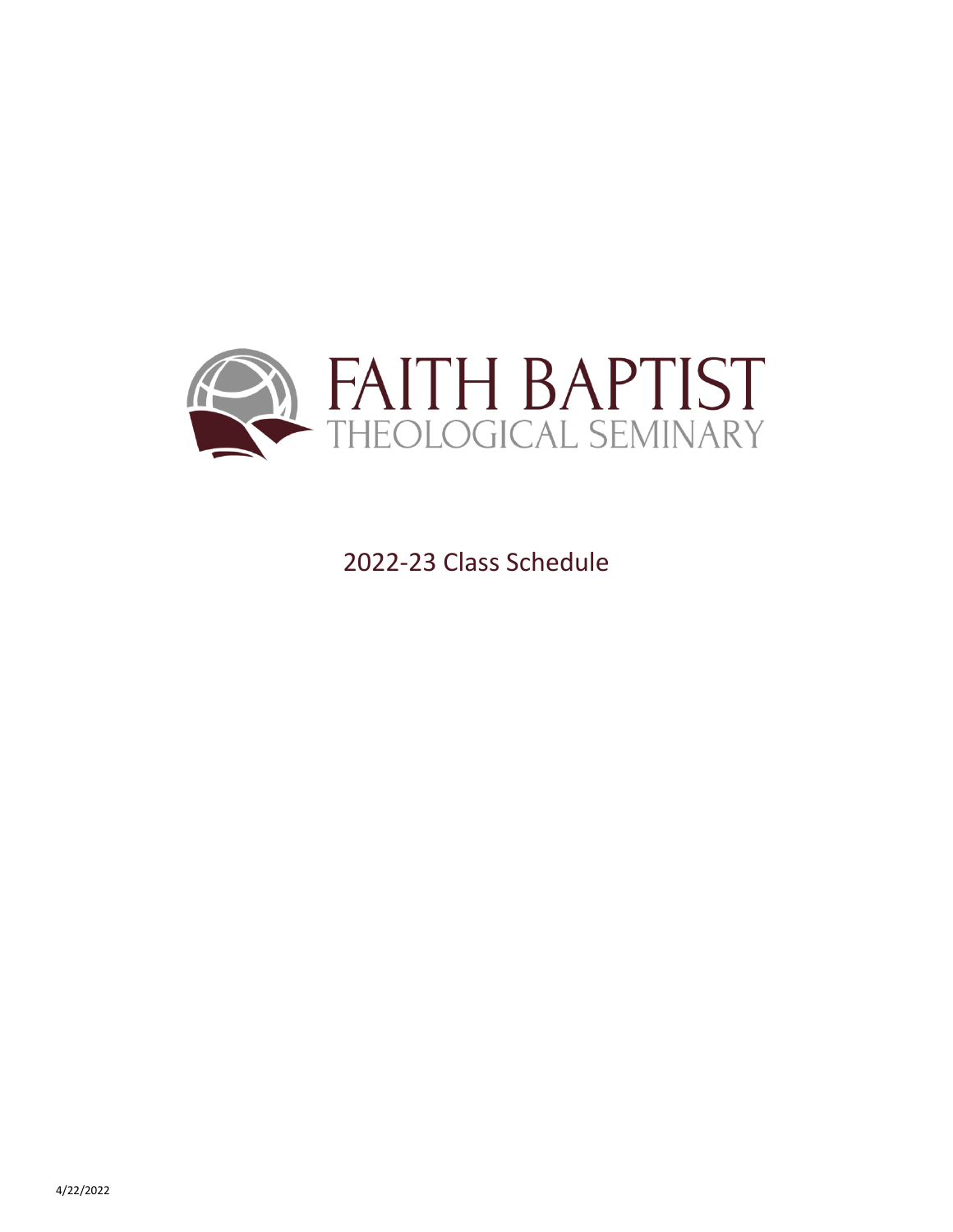Summer II 2022 – Online *Courses, times, and locations are subject to change*.

| <b>Dates</b>  | Time                                  | Room        | Course # | <b>Course Name</b>                                  | <b>Instructor</b>                                    | <b>Credits</b> |
|---------------|---------------------------------------|-------------|----------|-----------------------------------------------------|------------------------------------------------------|----------------|
| July 5-Aug 22 | Online                                | Online      | T-HI 603 | <b>Comparative Religions</b>                        | Hartog                                               |                |
|               | Summer II 2022 – Modules              |             |          |                                                     | Courses, times, and locations are subject to change. |                |
| <b>Datas</b>  | $T: \mathbb{R}^n \times \mathbb{R}^n$ | $D - 2 - 2$ |          | $C_{\text{a}11222}$ $\mu$ $C_{\text{a}11222}$ Newse | .                                                    | $C = -11$      |

| <b>Dates</b> | Time                                | Room      | Course #        | <b>Course Name</b>                           | <b>Instructor</b> | <b>Credits</b> |
|--------------|-------------------------------------|-----------|-----------------|----------------------------------------------|-------------------|----------------|
| Aug 8-12     | 7:30 am $-$ 12:30 pm                | Shipp 203 | <b>B-AN 617</b> | Greek Exegesis I                             | Hartog            |                |
|              | 7:30 am $-$ 12:30 pm                | Shipp 201 | T-HI 631        | History of Fundamentalism                    | Rathbun           |                |
|              | $1:00 \text{ pm} - 6:00 \text{ pm}$ | Shipp 201 | T-HI 656        | Contemporary Christianity                    | Kobelia           |                |
|              | $1:00 \text{ pm} - 6:00 \text{ pm}$ | Shipp 203 | M-PT 675        | Counseling Victims and Perpetrators of Abuse | Keck              |                |
| Aug 15-19    | 7:30 am $-$ 12:30 pm                | Shipp 201 | M-PT 627        | Prayer: Theology and Praxis                  | Brown, Dan        |                |
|              | $1:00 \text{ pm} - 6:00 \text{ pm}$ | Shipp 203 | <b>B-RE 682</b> | <b>Hermeneutics</b>                          | Brown, Doug       |                |
|              | 5:00 pm $-$ 10:00 pm                | Shipp 201 | M-PT 645        | Introduction to Biblical Counseling          | Newman            |                |

Fall 2022 – Online *Courses, times, and locations are subject to change.*

| <b>Dates</b>  | Time   | Room   | Course #        | Course Name                                             | <b>Instructor</b> | <b>Credits</b> |
|---------------|--------|--------|-----------------|---------------------------------------------------------|-------------------|----------------|
| Aug 23-Oct 17 | Online | Online | <b>B-AN 648</b> | John                                                    | Brown, Doug       |                |
|               | Online | Online | T-SY 601        | <b>Theological Research</b>                             | Little            |                |
| Oct 18-Dec 12 | Online | Online | T-SY 668        | Apologetics                                             | Hartog            |                |
| Aug 23-Dec 9  | Online | Online | DM 860          | Major Project I: Guided Reading and Research Brown, Dan |                   | 4              |

Fall 2022 – Modules *Courses, times, and locations are subject to change.*

| <b>Dates</b> | <b>Time</b>                         | Room      | Course #        | <b>Course Name</b>                 | <b>Instructor</b> | <b>Credits</b> |
|--------------|-------------------------------------|-----------|-----------------|------------------------------------|-------------------|----------------|
| Sep 19-23    | 7:30 am $-$ 12:30 pm                | Shipp 203 | <b>B-RE 611</b> | Old Testament Seminar              | Little            | 3              |
|              | $1:00 \text{ pm} - 6:00 \text{ pm}$ | Shipp 201 | T-SY 641        | <b>Theology Seminar</b>            | Hartog            |                |
| Oct 31-Nov 4 | 1:00 pm $-6:00$ pm                  | Shipp 201 | <b>B-AN 614</b> | Pastoral Epistles                  | Brown, Doug       | 2              |
|              | $1:00 \text{ pm} - 6:00 \text{ pm}$ | Shipp 203 | M-PT 632        | Church Planting and Revitalization | Estrema           |                |
|              | 7:30 am $-$ 12:30 pm                | Shipp 203 | M-PT 635        | Church Administration I            | Brown, Dan        |                |
| Dec 12-16    | 7:30 am $-$ 12:30 pm                | Shipp 203 | M-PT 607        | Preaching Seminar V                | Augsburger        |                |
|              | $1:00 \text{ pm} - 6:00 \text{ pm}$ | Shipp 201 | M-PT 637        | Ministry of Teaching               | Brown, Doug       |                |
|              | 7:30 am $-$ 12:30 pm                | Shipp 201 | T-HI 621        | Church History I                   | Hartog            |                |

Fall 2022 – Classes *Courses, times, and locations are subject to change.*

| Time                                  |    | Day Room        | Course #        | <b>Course Name</b>               | <b>Instructor</b> | <b>Credits</b> |
|---------------------------------------|----|-----------------|-----------------|----------------------------------|-------------------|----------------|
| $7:00$ am $-7:55$ am                  | W  | Shipp 104       | M-PT 600        | M.A. Ministry Internship         | Brown, Dan        |                |
|                                       | w  | Shipp 104       | M-PT 617        | M.Div. Internship II             | Brown, Dan        |                |
|                                       | F  | Shipp 104       | M-PT 685        | <b>Theology Capstone Seminar</b> | Brown, Dan        |                |
| $8:00$ am $-8:55$ am                  |    | WRF Shipp 203   | <b>B-AN 525</b> | <b>Hebrew Grammar I</b>          | Little            | 3              |
| $9:00$ am $-9:55$ am                  | WF | Shipp 104       | <b>B-AN 646</b> | Galatians                        | Brown, Doug       | 2              |
|                                       | WF | Shipp 203       | <b>B-AN 655</b> | Hebrew Exegesis I                | Little            | 2              |
|                                       |    | WRF Shipp 201   | T-SY 611        | <b>Systematic Theology I</b>     | Hartog            | 3              |
| 11:00 am $-$ 11:55 am                 |    | MWF Shipp 201   | <b>B-AN 517</b> | Greek III                        | Brown, Doug       | 2              |
|                                       |    | WRF Shipp 203   | M-PT 601        | Homiletics I                     | Brown, Dan        | 3              |
| $12:00 \text{ pm} - 12:55 \text{ pm}$ |    | MWF Domokos 125 | <b>B-AN 515</b> | Greek Grammar I                  | <b>Stearns</b>    | 2              |
|                                       | WF | Shipp 201       | <b>B-AN 619</b> | Greek Exegesis III (Mark)        | Brown, Doug       | 2              |
|                                       |    | WRF Shipp 203   | T-SY 621        | <b>Systematic Theology III</b>   | Hartog            | 3              |